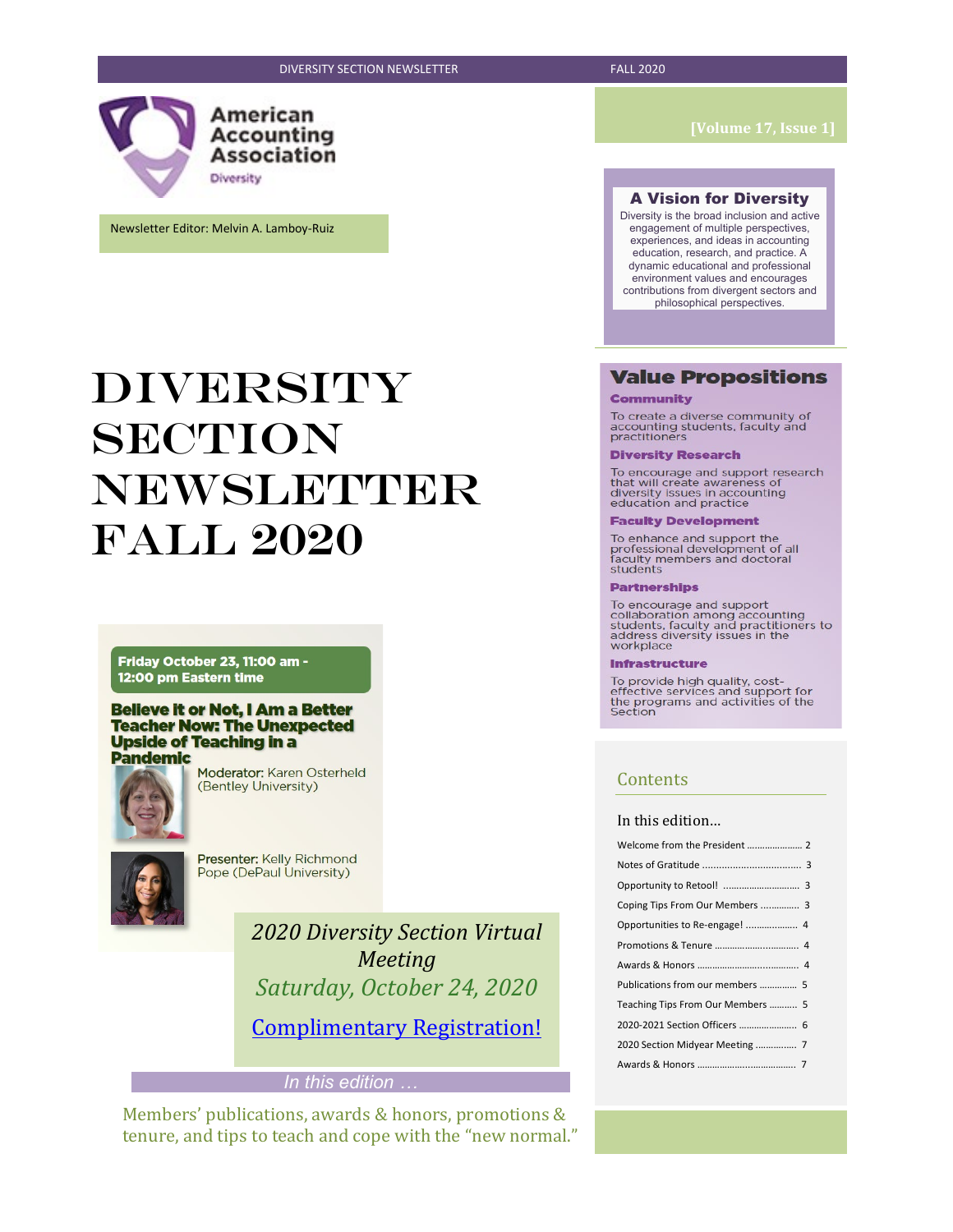### Welcome from the President



Norma Montague 2020-2021 Section President

#### Greetings!

My name is Norma Ramirez Montague, and I am honored to assume the role of the Diversity Section President for 2020-2021. As you well know, the Diversity Section's longstanding goals encompass the creation and dissemination of knowledge as it relates to diversity and inclusion in the accounting and accounting education fields via the promotion of excellence in research, teaching, and practice. As thought leaders in diversity and inclusion, we should strive to achieve those goals in new and innovative ways. In that spirit, I would like to announce the launch of a new two-year initiative for the Diversity Section to build upon our predecessors' tremendous efforts.

*"I challenge our membership to take the new academic year as an opportunity to begin to retool, rebrand, and re-engage in our Section."* 

I wholeheartedly believe in the vitality of this initiative to further strengthen the Section and thus have asked Section Board Members to begin working closely to create a strategic plan for carrying out this mission. However, you may be asking yourselves what needs retooling? What needs rebranding? How can we re-engage?

*Retooling* consists of taking our various Diversity Section components and enhancing collaboration with like-minded DEI-centered organizations and other groups in the academy and the profession to establish a more comprehensive and wide-reaching Section for the benefit of our membership. Our dedication to service has never been in question. Yet, I believe we are capable of even greater as a Section that seeks to embolden our underrepresented students, faculty, and professionals via enhanced coordination with organizations such as the Ph.D. Project and support for HBCUs. We plan to offer webinars to assist in these goals and further retool our teaching and research skills.

*Rebranding* is simply creating a more welcoming and accessible Section for all AAA members. True diversity and inclusion require the buy-in of ALL segments of our society. Therefore, I would like to see the Diversity Section expand its membership via outreach to our colleagues broadly within the AAA as well as cultivate greater interest in and support for the Section in the academy, the accounting profession, and our corporate partners.

*Re-engaging* involves each of us making a renewed effort to strengthen the ties of our Section, reaching out to those who may have drifted away from our group in an effort to return them to the fold, as well as spotlighting the tremendous talent within the Diversity Section by showcasing members' research, teaching, service, and practice contributions. We will also offer a series of events during the year to promote our re-engagement efforts, including events highlighted in this newsletter.

Let's reconnect and re-engage!

**Norma**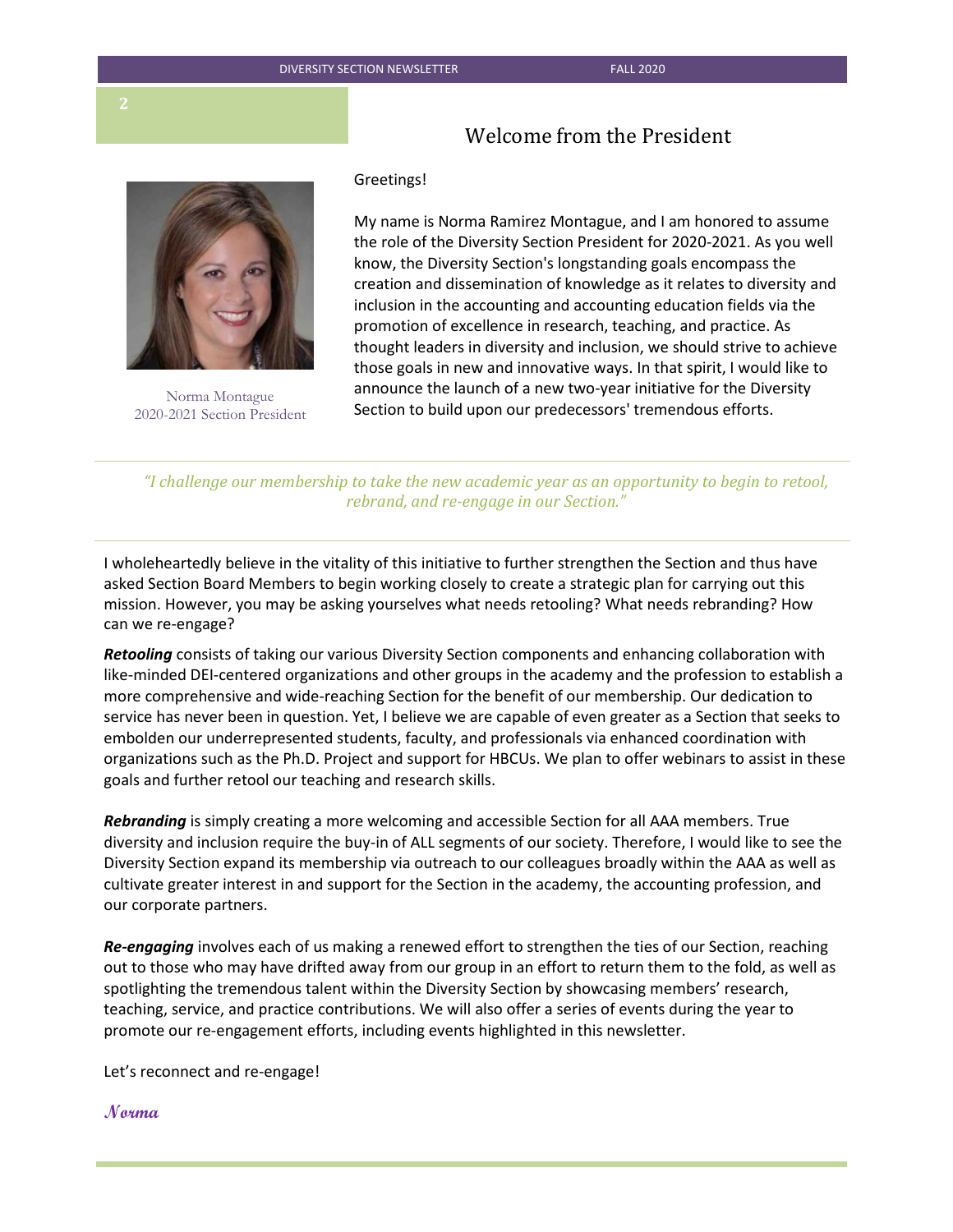## Notes of Gratitude

I offer much gratitude to Helen Brown-Liburd for her leadership, mentorship, and continued contributions as Past-President. A special thanks to Kelly Pope, our Vice-President, for challenging me to think more deeply and broadly about our Section's mission and for initiating and guiding our discussion towards developing a strategy for "retooling, rebranding, and re-engaging" the Section and its members. I also greatly appreciate the help and support of Josette Pelzer (Secretary), Lynette Wood (Treasurer), Sandra Shelton (Council Representative), and the many volunteers who contribute to the Section. Also, many thanks to Theresa Hammond and Kirsten Cook for planning and organizing the 2020 Midyear Meeting; I think we can all agree that they put together a great program!

#### *Norma Montague*

## Opportunity to Retool!

As part of the AAA's new weARE series (Webinars on Accounting Research and Education), **Kelly Pope** (Diversity Section Vice-President) will be presenting the following webinar on *October 23*. This is a **free opportunity** to *retool* your teaching in a pandemic.

#### **Friday, October 23**

#### **11:00 am - 12:00 pm Eastern Time**

#### **Believe it or Not, I am a Better Teacher Now: The Unexpected Upside of Teaching in a Pandemic**

Moderator: **Karen Osterheld**, Bentley University Presenter: **Kelly Richmond Pope**, DePaul University

### [Register Here](https://aaahq.org/Education/Resources/Online/weARE-Webinar-3)

**Webinar Series** on Accounting Research and Education

We are pleased to announce this is being offered - free of charge - as an exclusive benefit to AAA Members.

## Coping Tips From Our Members

*"Encouraging neighbors to put up BLM signs in our predominantly white neighborhood in the Pacific Northwest." – Elizabeth Almer*

*"Weekly virtual cocktails with a group of friends is a MUST!" – Stephani Mason*

*"Wrote to my students EVERY SECOND morning from March 17th until graduation on May 20th with POSITIVE content. On June 28th, participated in a 5-hour caravan on Staten Island to support racial justice." – Susanne O'Callaghan*



October topics and dates are described  $HERE - be$  on the lookout for November and December topics to be announced soon. Plans are to alternate between education/teaching and research topics each week on Thursdays and/or Fridays through the spring. Come join in a chance to be together, and work together, when it's hard to get together.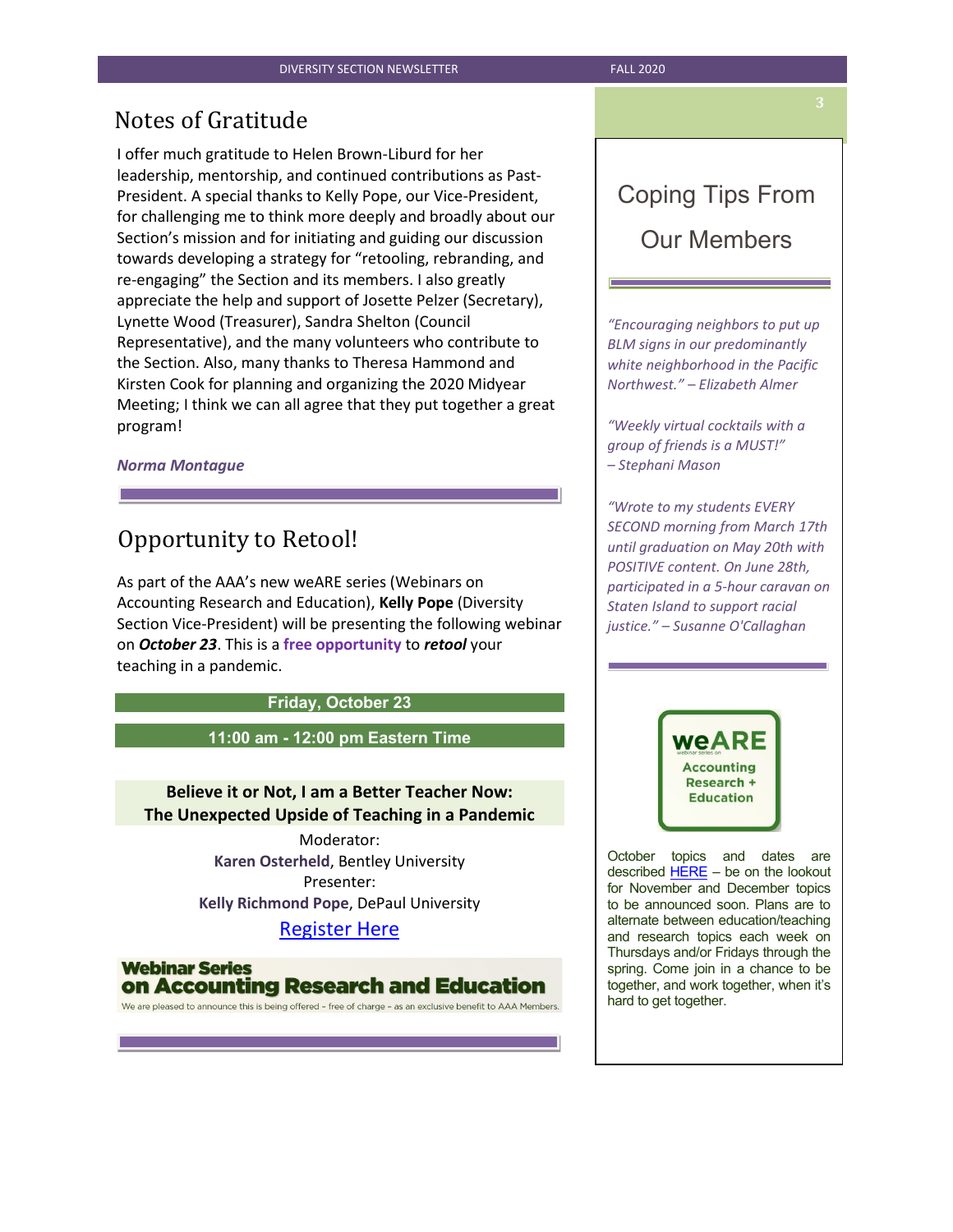#### Promotions & Tenure



**Carol L. Cain** Promotion to Associate Professor Received Tenure Winston-Salem State University



**Joanna Garcia** Promotion to Associate Professor Received Tenure John Carroll University



**Ahmed Ismail** Assistant Professor Received Tenure Dutchess Community College

### Opportunities to Re-engage!

We are still seeking volunteers for the coming year, so please consider these opportunities to *re-engage*! Email Norma at [montagnr@wfu.edu](mailto:montagnr@wfu.edu) to express your interest.

**2021 Midyear Meeting Co-Chair** (1 of 2 volunteers needed) – responsible for putting together the content for their midyear meeting while following a timeline that is given to them by their Meeting Manager. Volunteers will learn how to use our submission system (there will be a training webinar) to assign reviewers, accept/reject papers, and build the midyear meeting program sessions.

**Awards Committee Chair** (1 volunteer needed) - responsible for actively seeking, reviewing, and evaluating nominations. The chair will select award recipient(s) based on the award criteria and present the award(s) at the Section/AAA Meeting.

**Membership Committee Co-Chair** (2 volunteers needed) – responsible for collaborating with Section Leadership and the AAA staff liaison for growth and retention of section membership. Activities include a communication outreach to invite or thank members for joining; actively recruiting, retaining, and engaging members; create, cultivate, and propagate the value of membership.

**Regional Coordinators** (6 of 8 volunteers needed – 1 for each region) – responsible for making sure that all submissions are complete, do not include author and co-author names and emails, submitted in the correct area, and that there are no duplicates; assigning all reviewers to the submissions in your area; and providing acceptance and award recommendations to the Paper Chair, based on submitted reviews. Regions: Mid-Atlantic; Midwest; Northeast; Ohio; Southeast; Western; International (filled); Southwest (filled).

#### Awards & Honors



**Leah Muriel** Texas Tech University Golden Torch Faculty Award Mortar Board, March 2020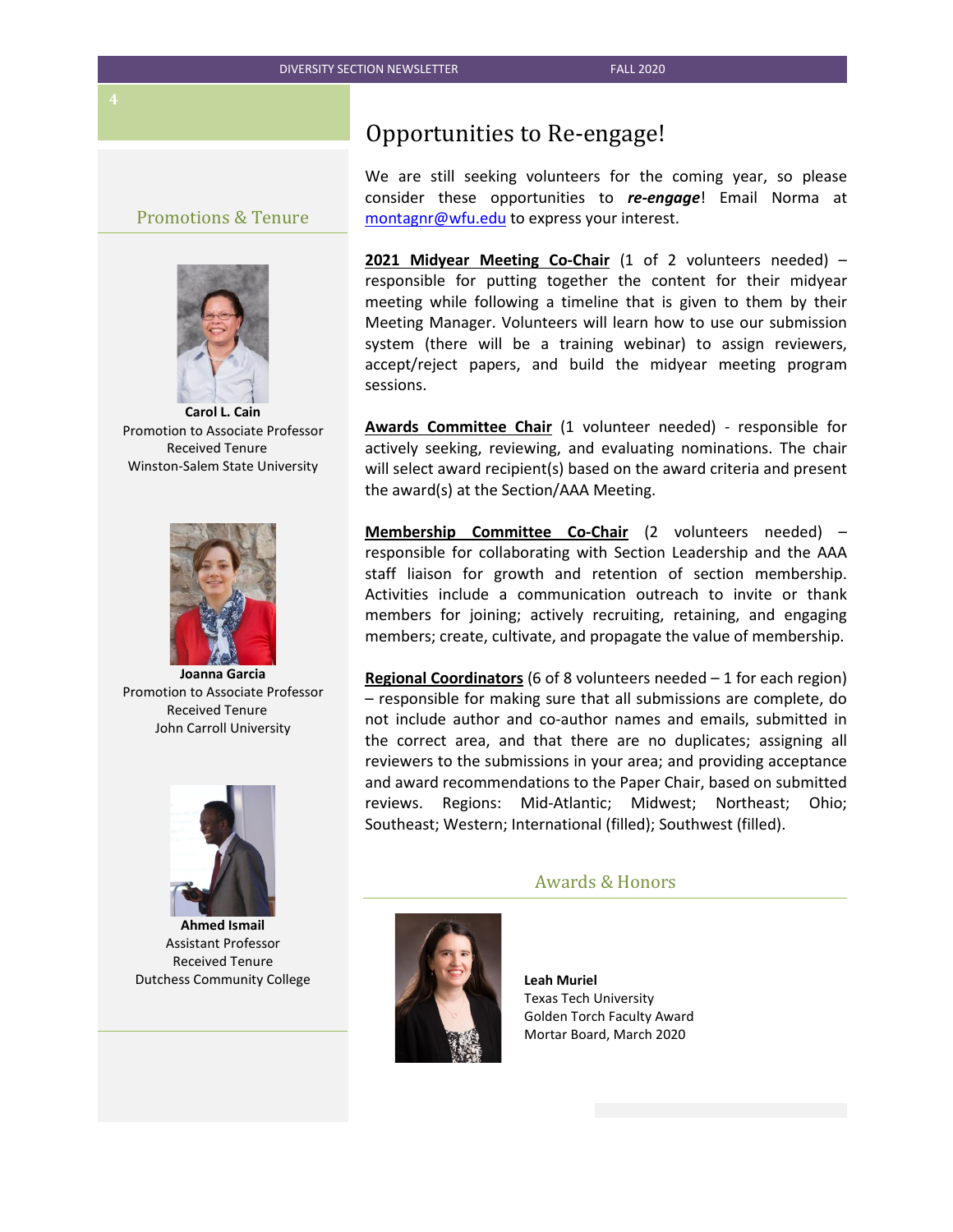## Publications from our members

**Almer, Elizabeth**, Harris, Mary Katherine, Higgs, Julia and Rakestraw, Joseph. "Partner Gender Differences in Prestige of Clients Served at the Largest U.S. Audit Firms." *Journal of Business Ethics* (2020). <https://doi.org/10.1007/s10551-020-04532-2>

**Brown-Liburd, Helen**, Arion Cheong, Miklos A. Vasarhelyi, and Xinxin Wang. "Measuring with Exogenous Data (MED), and Government Economic Monitoring (GEM)." (2019): 1-19. <https://doi.org/10.2308/jeta-10682>

**Cabán-García, Maria T.,** Choi, H. and Kim, M.T. "The Effects of Operating Cash Flow Disclosure on Earnings Comparability, Analysts' Forecasts, and Firms' Investment Decisions during the Pre-IFRS Era", *The British Accounting Review* 52 no. 4 (July 2020): 2-20. <https://doi.org/10.1016/j.bar.2020.100883>

Chiu, Tiffany, **Helen Brown-Liburd**, and Miklos A. Vasarhelyi. "Performing Tests of Internal Controls Using Process Mining: What Could Go Wrong?" *The CPA Journal* 89.6 (2019): 54-57. <https://search.proquest.com/docview/2239577541?accountid=11225>

Collins, Denton, **Kirsten Cook**, and Matt Mart. "Accounting Research Readings Groups." *Advances in Accounting Education*, Vol. 22, Ch. 1 (2019): 1-22.<https://doi.org/10.1108/S1085-462220190000022001>

**Cook, Kirsten**, Andrea Romi, Daniela Sanchez, and Manuel Sanchez. "The Influence of Corporate Social Responsibility on Investment Efficiency and Innovation." *Journal of Business Finance & Accounting*, Vol. 46, No. 3-4 (March/April 2019): 494-537. <https://doi.org/10.1111/jbfa.12360>

Donabedian, Bairj., **O'Callaghan, Susanne**., Elson, Raymond, Walker, John., Dwyer, Cathy. "Peacefulness of Nations and the Use of International Financial Reporting Standards." *Global Journal of Accounting and Finance*, 3(1): 63-72. [https://www.igbr.org/wp](https://www.igbr.org/wp-content/uploads/2019/05/GJAF_Vol_3_No_1_2019.pdf)[content/uploads/2019/05/GJAF\\_Vol\\_3\\_No\\_1\\_2019.pdf](https://www.igbr.org/wp-content/uploads/2019/05/GJAF_Vol_3_No_1_2019.pdf)

**Garcia, Joanna L.** "The Inclusive Curriculum." BizEd, March 2020 [https://bized.aacsb.edu/articles/2020/march/the-inclusive-curriculum.](https://bized.aacsb.edu/articles/2020/march/the-inclusive-curriculum) 

Hannah, Sean T., Sayari, Naz, Harris, Frederick, H. deB. and **Cain, Carol L.** "The Direct and Moderating Effects of Endogenous Corporate Social Responsibility on Firm Valuation: Theoretical and Empirical Evidence from the Global Financial Crisis." *Journal of Management Studies* (forthcoming, early online available). <https://doi.org/10.1111/joms.12586>

## Teaching Tips From Our Members

"*I mainly used Zoom as my classroom, publisher curated videos and practice material, WileyPlus & MH Connect, my previous online experience, and good degree of guidance from my school's instructional designer. I use pictures from my school as virtual background.*" – Ahmed Ismail

"Using google sheets and Zoom Breakouts to allow students to collaborate on solving problems in intermediate accounting." – Elizabeth Almer

"TaxProf Blog is a great source of "tax in the news" stories to share with students in any tax course, (https://taxprof.typepad.com/)." – Kirsten Cook

"*I keep a white board behind me during virtual class sessions making my home office to look like a classroom. It also serves as a contingency plan if my iPad stops sharing content as I solve exercises.*" – Melvin Lamboy-Ruiz

"*I was desperate to make the online class more personal, so I asked students to submit photos of their parents' or grandparents' hometowns. We have many immigrant students, so I got photos from all over the world, as well as some from San Francisco. I used them as "virtual backgrounds" in my Zoom classes and asked students to guess where we "were." (The Golden Gate Bridge was easy.)*" – Theresa Hammond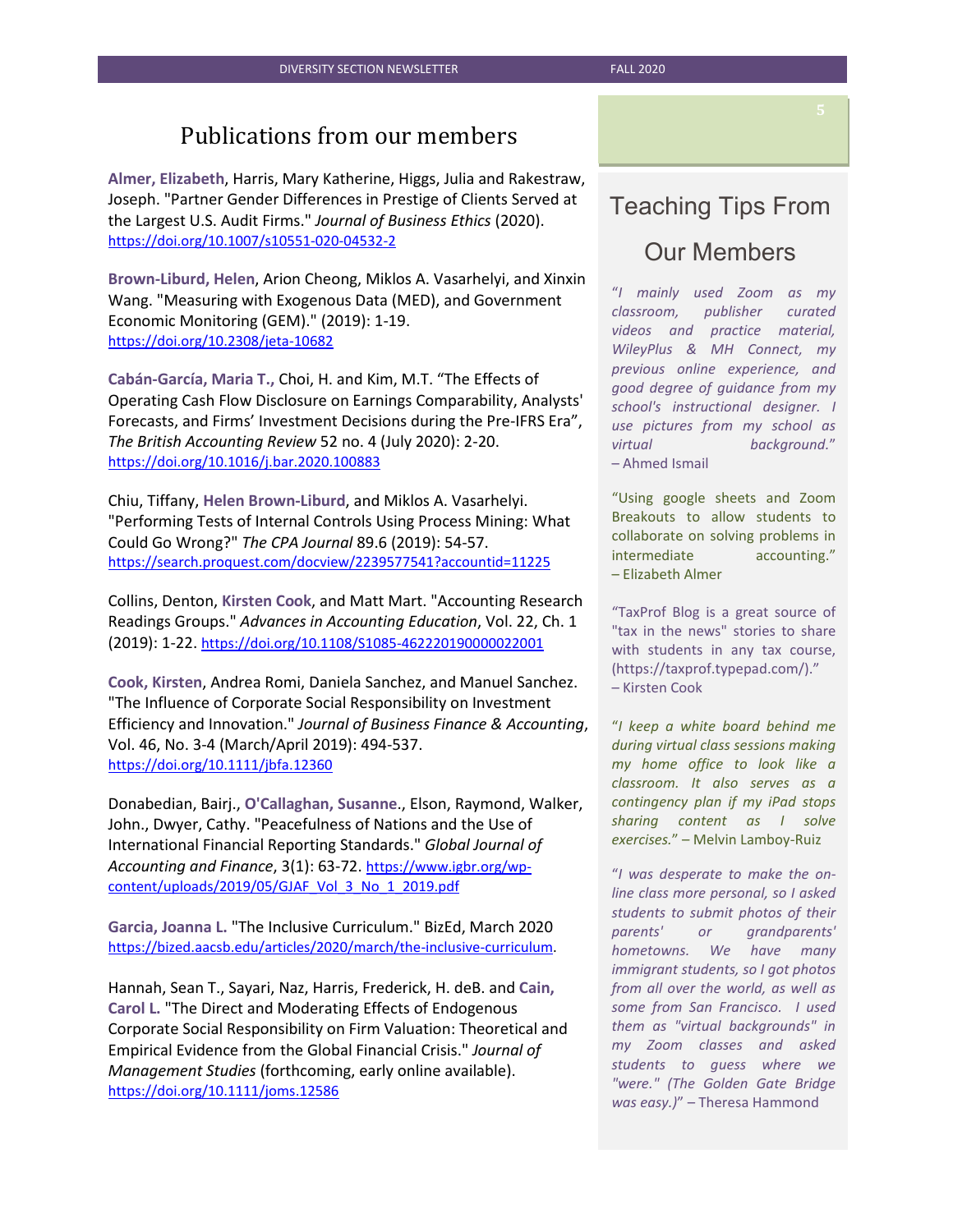## Publications (continued)

Hellman, Niclas, Soledad Moya Gutierrez, **Stephani Mason**, and Ana Marques. "On the 'Disclosure Initiative and the Principles of Disclosure': the EAA's Financial Reporting Standards Committee's View." *Accounting in Europe*, Forthcoming. 17.1: 1-32 (2020). <https://doi.org/10.1080/17449480.2019.1664753>

Janvrin, D. J., Mascha, M. F., & **Lamboy-Ruiz, Melvin A.** (2020). SOX 404(b) Audits: Evidence from Auditing the Financial Close Process. *Journal of Information Systems* (Forthcoming). <https://doi.org/10.2308/isys-18-055>

**Jones, Joanne**, Carolyn MacTavish, and Wendy Schultz. "The effect of gender and firm identification on auditor pre-negotiation judgments." *Advances in Accounting* 44 (2019): 49-57. <https://doi.org/10.1016/j.adiac.2018.12.003>

Lawson, Bradley; Martin, Gerald, **Muriel, Leah**; Wilkins, Michael. "How Do Auditors Respond to FCPA Risk?" *Auditing: A Journal of Practice & Theory* 38, no.4 (November 2019): 177-200. <https://doi.org/10.2308/ajpt-52390>

Munoko, Ivy, **Helen L. Brown-Liburd**, and Miklos Vasarhelyi. "The Ethical Implications of Using Artificial Intelligence in Auditing." *Journal of Business Ethics* (2020): 1-26. <https://doi.org/10.1007/s10551-019-04407-1>

**Publications are listed in alphabetical order. Names of authors who submitted the publication to the newletter appear above in bold purple font. URLs were added to each article to facilitate access to these articles by our members.** \_\_\_\_\_\_\_\_\_\_\_\_\_\_\_\_\_\_\_\_\_\_\_\_\_\_\_\_\_\_\_\_\_\_\_\_\_\_\_\_\_\_\_\_\_\_\_\_\_\_\_\_\_\_\_\_\_\_\_\_\_\_\_\_\_\_\_\_\_\_\_\_\_\_\_\_\_\_\_\_\_\_\_\_\_\_\_\_\_\_\_\_\_\_\_\_\_\_\_\_\_\_\_\_\_\_\_\_\_\_

| <b>Officers</b>                                  | <b>Name</b>             | <b>Email Address</b>               |  |
|--------------------------------------------------|-------------------------|------------------------------------|--|
| President                                        | Norma Montague          | montagnr@wfu.edu                   |  |
| Vice President                                   | <b>Kelly Pope</b>       | kpope2@depaul.edu                  |  |
| Secretary                                        | Josette Pelzer          | josette.edwards.pelzer@hotmail.com |  |
| Treasurer                                        | Lynette Wood            | <u>lwood@buildusup.com</u>         |  |
| Past President                                   | Helen Brown-Liburd      | hbliburd@business.rutgers.edu      |  |
| Council Representative                           | Sandra Shelton          | sshelton@depaul.edu                |  |
| <b>Committee Vice Directors/Chairs/Co-Chairs</b> |                         |                                    |  |
| 2021 Annual Meeting                              | Stephani Mason          | smason18@depaul.edu                |  |
| 2021 Annual Meeting                              | Dereck Barr-Pulliam     | dereck.barr-pulliam@louisville.edu |  |
| 2021 Midyear Meeting                             | Kirsten Cook            | kirsten.cook@ttu.edu               |  |
| <b>Regional Coordinators</b>                     |                         |                                    |  |
| International                                    | Rogelio Cardona Cardona | rogelio.cardona1@upr.edu           |  |
| Southwest                                        | William Strawser        | william.strawser@ucdenver.edu      |  |
| <b>Other Appointed Positions</b>                 |                         |                                    |  |
| Newsletter Editor                                | Melvin Lamboy-Ruiz      | mlamboyruiz@georgiasouthern.edu    |  |

## Diversity Section Officers & Volunteers 2020-2021

All positions are for a one-year term except for the AAA Council Representative who serves for a 3-year term. The term of the current incumbent ends on June 2022.